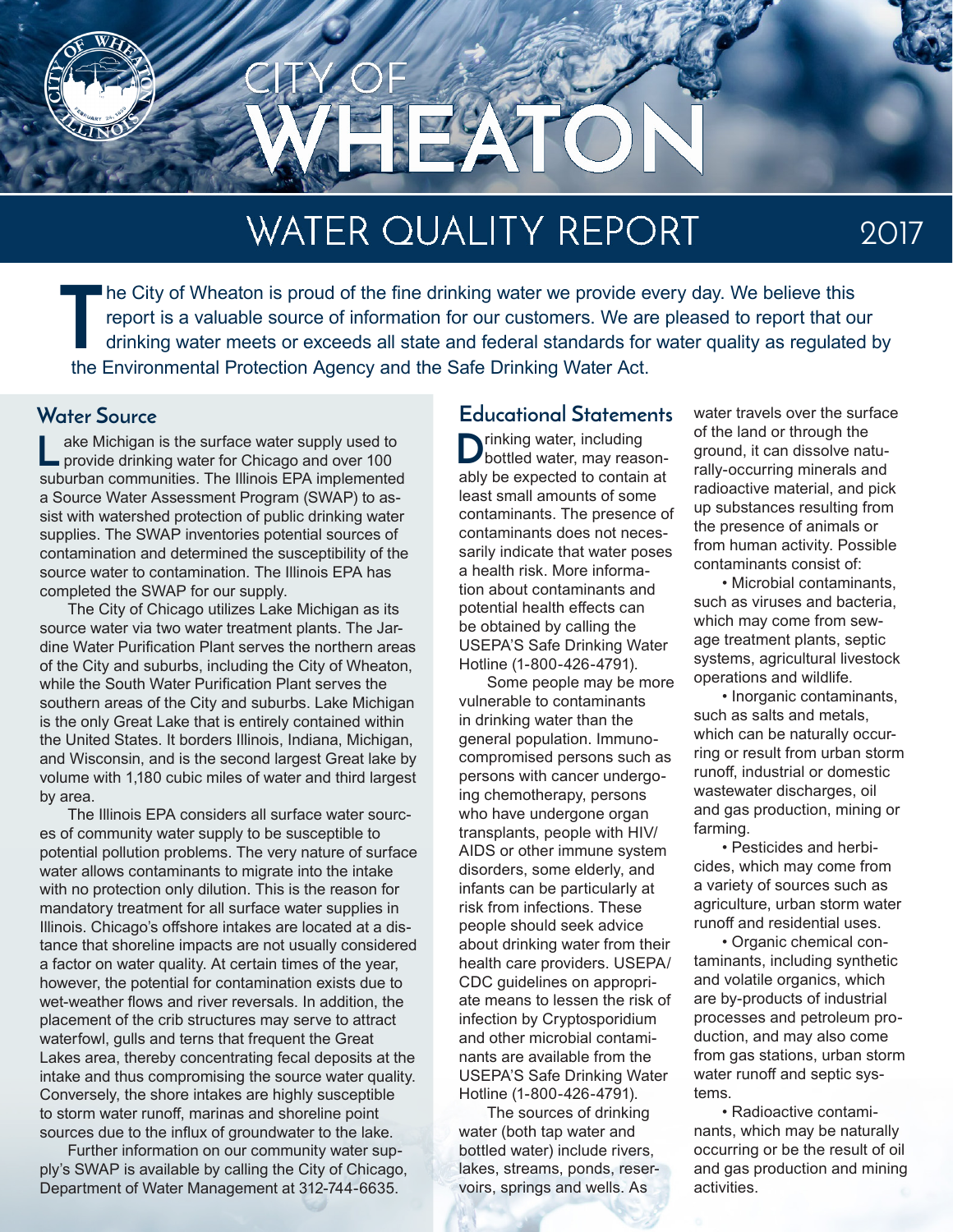#### **Water Quality Tables**

The tables show the results of our water-quality analyses based on tests done in 2017. Every<br>regulated contaminant that was detected in the water, even in the most minute traces, is listed<br>here. Not listed are over 100 sub regulated contaminant that was detected in the water, even in the most minute traces, is listed here. Not listed are over 100 substances that were tested for, but were not detected. Certain contaminants are monitored less than once per year because the concentrations of these contaminants do not change frequently.

Some of our data, though accurate, is more than one year old. The City of Wheaton maintains six emergency backup wells. No water from these emergency backup wells was used in 2017 to supply the finished drinking water. If you would like more information on these results, contact the Water Division.

**No water quality violations were recorded for this facility during the 2017 reporting period.**

#### **Glossary of Terms**

**Maximum Contaminant Level Goal (MCLG):**  The level of a contaminant in drinking water below which there is no known or expected risk to health. MCLGs allow for a margin of safety.

**Maximum Contaminant Level (MCL):** The highest level of a contaminant that is allowed in drinking water. MCLs are set as close to the MCLGs as feasible using the best available treatment technology.

**Highest Level Detected:** Represents the highest single sample reading of a contaminant of all the samples collected.

**Range of Detections:** Represents a range of individual sample results, from lowest to highest that were collected during the calendar year.

**Date of Sample:** If a date appears in this column, the Illinois EPA requires monitoring for this contaminant less than once per year because the concentrations do not frequently change. If no date appears in the column, monitoring for this contaminant was conducted during the calendar year.

**Action Level (AL):** The concentration of a contaminant that triggers treatment or other required actions by the water supply.

**Treatment Technique (TT):** A required process intended to reduce the level of a contaminant in drinking water.

**%pos/mo:** Percent of positive samples per month.

Parts Per Million (ppm): Equivalent to milligrams

per liter. One part per million is comparable to one penny in \$10,000.

**Parts Per Billion (ppb):** Equivalent to micrograms per liter. One part per billion is comparable to one penny in \$10,000,000.

**NTU:** Nephelometric Turbidity Unit, used to measure cloudiness in drinking water.

**%≤0.3NTU:** Percent of samples less than 0.3 NTU.

**pCi/L:** Picocuries per liter, used to measure radioactivity.

**nd:** Not detectable at testing limits.

**n/a:** Not applicable.

#### **Maximum Residual Disinfectant Level Goal**

**(MRDLG):** The level of a drinking water disinfectant below which there is no known or expected risk to health. MRDLGs do not reflect the benefits of the use of disinfectants to control microbial contaminants.

#### **Maximum Residual Disinfectant Level (MRDL):**

The highest level of a drinking water disinfectant allowed in drinking water. There is convincing evidence that addition of a disinfectant is necessary for control of microbial contaminants.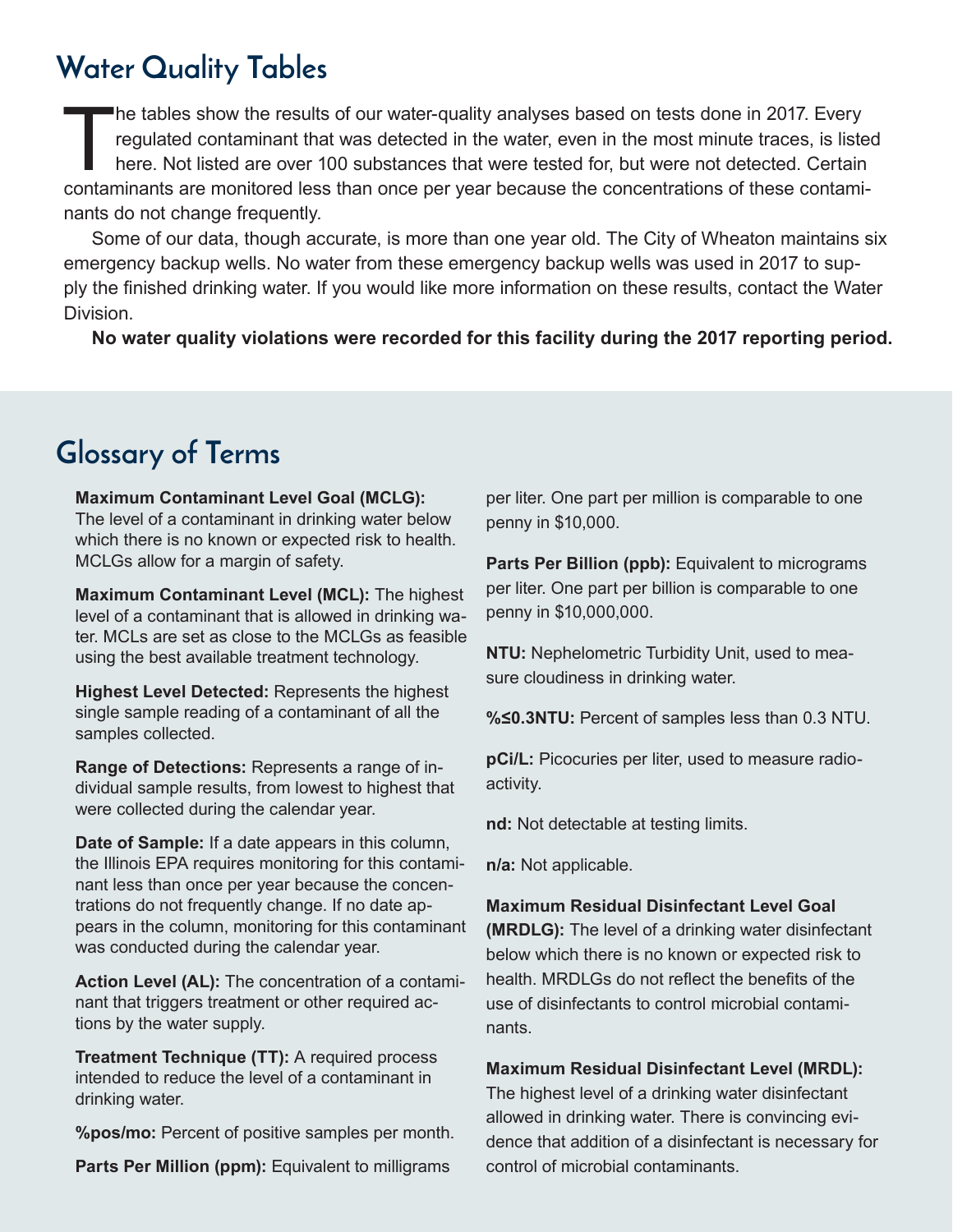### **2017 Water Quality Results for Monitoring by the City of Wheaton**

| <b>Contaminant (units)</b>                   | <b>MCLG</b> | <b>MCL</b> | <b>Highest Level</b><br>found | Range of<br>detections | Date of<br>sample | <b>Violation</b>         | <b>Typical source of contaminant</b>       |  |  |  |  |  |
|----------------------------------------------|-------------|------------|-------------------------------|------------------------|-------------------|--------------------------|--------------------------------------------|--|--|--|--|--|
| <b>Disinfection/Disinfectant By-Products</b> |             |            |                               |                        |                   |                          |                                            |  |  |  |  |  |
| Chlorine (ppm)                               | MRDLG=4     | $MRDL=4$   | 0.9                           | $0.6 - 1.0$            | 12/31/2017        |                          | Water additive used to control microbes.   |  |  |  |  |  |
| Haloacetic Acids [HAA5](ppb)                 | n/a         | 60         | 17                            | 9.95-20.8              | 2017              | $\overline{\phantom{a}}$ | By-product of drinking water disinfection. |  |  |  |  |  |
| Total Trihalomethanes [TTHM]<br>(ppb)        | n/a         | 80         | 36                            | 18.28-50.1             | 2017              | $\overline{\phantom{a}}$ | By-product of drinking water disinfection. |  |  |  |  |  |

### **2017 Water Quality Results for Monitoring by the City of Chicago**

| <b>Contaminant (units)</b>                         | <b>MCLG</b>                                                                                                                                  | <b>MCL</b>         | <b>Highest Level</b><br>found   | Range of<br>detections | Date of<br>sample | <b>Violation</b>         | <b>Typical source of contaminant</b>                                                               |  |  |  |  |
|----------------------------------------------------|----------------------------------------------------------------------------------------------------------------------------------------------|--------------------|---------------------------------|------------------------|-------------------|--------------------------|----------------------------------------------------------------------------------------------------|--|--|--|--|
| <b>Turbidity Data</b>                              |                                                                                                                                              |                    |                                 |                        |                   |                          |                                                                                                    |  |  |  |  |
| Turbidity (NTU/Lowest<br>Monthly %≤0.3NTU)         | n/a                                                                                                                                          | TT<br>(95%≤0.3NTU) | 100.0%<br>(Lowest<br>Monthly %) | 100%-100%              |                   | $\overline{a}$           | Soil runoff.                                                                                       |  |  |  |  |
| Turbidity (NTU/Highest<br>Single Measurement)      | n/a                                                                                                                                          | TT=1NTUmax         | 0.26                            | n/a                    |                   | $\overline{\phantom{a}}$ | Soil runoff.                                                                                       |  |  |  |  |
| <b>Inorganic Contaminants</b>                      |                                                                                                                                              |                    |                                 |                        |                   |                          |                                                                                                    |  |  |  |  |
| Barium (ppm)                                       | 2                                                                                                                                            | $\overline{2}$     | 0.0193                          | $0.0191 -$<br>0.0193   |                   | $\overline{\phantom{a}}$ | Discharge of drilling wastes; Discharge from<br>metal refineries; Erosion of natural deposits.     |  |  |  |  |
| Nitrate (as Nitrogen)(ppm)                         | 10                                                                                                                                           | 10                 | 0.36                            | $0.32 - 0.36$          |                   | $\sim$                   | Runoff from fertilizer use; Leaching from<br>septic tanks, sewage; Erosion of natural<br>deposits. |  |  |  |  |
| Nitrate & Nitrite (ppm)                            | 10                                                                                                                                           | 10                 | 0.36                            | $0.32 - 0.36$          |                   |                          | Runoff from fertilizer use; Leaching from<br>septic tanks, sewage; Erosion of natural<br>deposits. |  |  |  |  |
| <b>Total Organic Cabon</b>                         |                                                                                                                                              |                    |                                 |                        |                   |                          |                                                                                                    |  |  |  |  |
| TOC [Total Organic Carbon]                         | The percentage of Total Organic Carbon (TOC) removal was measured each month and the system met all TOC removal<br>requirements set by IEPA. |                    |                                 |                        |                   |                          |                                                                                                    |  |  |  |  |
| <b>Unregulated Contaminants</b>                    |                                                                                                                                              |                    |                                 |                        |                   |                          |                                                                                                    |  |  |  |  |
| Sulfate (ppm)                                      | n/a                                                                                                                                          | n/a                | 26.3                            | 26.2-26.3              |                   | L,                       | Erosion of naturally occuring deposits.                                                            |  |  |  |  |
| Sodium (ppm)                                       | n/a                                                                                                                                          | n/a                | 8.06                            | 7.81-8.06              |                   |                          | Erosion of naturally occuring deposits; Used<br>as water softener.                                 |  |  |  |  |
| <b>State Regulated Contaminants</b>                |                                                                                                                                              |                    |                                 |                        |                   |                          |                                                                                                    |  |  |  |  |
| Fluoride (ppm)                                     | 4                                                                                                                                            | 4                  | 0.75                            | 0.59-0.75              |                   | $\overline{a}$           | Water additive which promotes strong teeth.                                                        |  |  |  |  |
| <b>Radioactive Contaminants</b>                    |                                                                                                                                              |                    |                                 |                        |                   |                          |                                                                                                    |  |  |  |  |
| Combined Radium 226/228<br>(pCi/L)                 | $\Omega$                                                                                                                                     | 5                  | 0.84                            | $0.50 - 0.84$          | 2/11/14           | $\overline{\phantom{a}}$ | Decay of natural and man-made deposits.                                                            |  |  |  |  |
| Gross Alpha excluding radon<br>and uranium (pCi/L) | $\Omega$                                                                                                                                     | 15                 | 6.6                             | $6.1 - 6.6$            | 2/11/14           | $\overline{\phantom{a}}$ | Decay of natural and man-made deposits.                                                            |  |  |  |  |

#### **Water Quality Table Footnotes**

**Turbidity -** A measure of the cloudiness of water. This is monitored because it is a good indicator of water quality and the effectiveness of the filtration system and disinfectants.

**Unregulated contaminants -** Maximum contaminant levels (MCL) for some contaminants have not been established by either state or federal regulations, nor has the mandatory health effects language. The purpose for monitoring unregulated contaminants is to assist USEPA in determining the occurrence of unregulated contaminants in drinking water, and whether future regulation is warranted.

**Fluoride -** Added to the water supply to help promote strong teeth. The Illinois Department of Public Health recommends an optimal fluoride level of 0.7 mg/L with a range of 0.6 mg/L to 0.8 mg/L.

**Sodium -** There is no state or federal MCL for sodium. Monitoring is required to provide information to consumers and health officials concerned about sodium intake due to dietary precautions. If you are on a sodium-restricted diet, you should consult a physician about this level of sodium in the water.